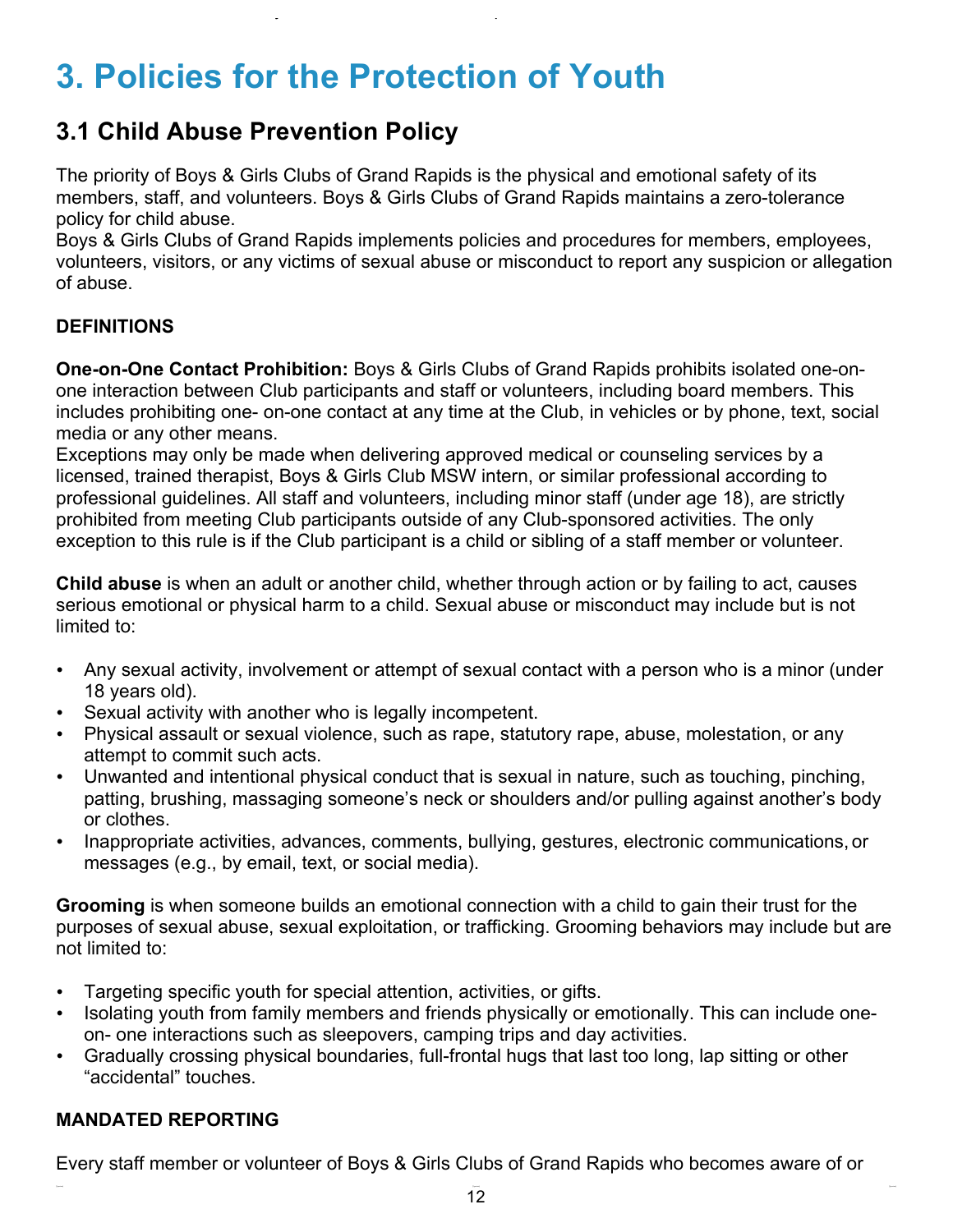has suspicion of child abuse or neglect must immediately report to Club leadership. Club leadership is responsible for reporting the incident immediately to the appropriate authorities according to statewide mandated reporting laws, as well as to Boys & Girls Clubs of America (BGCA) within 24 hours via the critical incident system. See the critical incident report policy for more information.

### **REQUIRED TRAINING**

Boys & Girls Clubs of Grand Rapids conducts and reports through a BGCA-approved process the following training for all staff members and volunteers with direct repetitive contact with young people (at the intervals noted for each).

#### **Before providing services to young people, and annually thereafter:**

- 1. BGCA-approved child abuse prevention
- 2. BGCA-approved mandated reporting
- 3. BGCA-approved grooming prevention
- 4. All the policies, including all safety policies, for Boys & Girls Clubs of Grand Rapids.

#### **PHYSICAL INTERACTIONS**

Every staff member and volunteer of Boys & Girls Clubs of Grand Rapids is required to maintain appropriate physical contact with minors. Appropriate and inappropriate interactions include but are not limited to the following:

| Appropriate                                                                                                                      | Inappropriate                                                                                                                                                                             |
|----------------------------------------------------------------------------------------------------------------------------------|-------------------------------------------------------------------------------------------------------------------------------------------------------------------------------------------|
| Side hugs<br><b>Handshakes</b><br>High-fives and hand slapping<br>Holding hands (with young children in escorting<br>situations) | Full-frontal hugs or kisses<br>Showing affection in isolated area<br>Lap sitting<br>Wrestling or piggyback/shoulder rides<br><b>Tickling</b><br>Allowing youth to cling to an adult's leg |

#### **VERBAL INTERACTIONS**

Every staff member and volunteer of Boys & Girls Clubs of Grand Rapids is required to maintain appropriate verbal interactions with minors. Appropriate and inappropriate interactions include but are not limited to the following:

| Appropriate                                                                                     | Inappropriate                                                                                                                                                                                                                         |
|-------------------------------------------------------------------------------------------------|---------------------------------------------------------------------------------------------------------------------------------------------------------------------------------------------------------------------------------------|
| Positive reinforcement<br>Child-appropriate jokes (no adult content)<br>Encouragement<br>Praise | Name calling<br>Inappropriate jokes (adult-only content)<br>Discussing sexual encounters or personal issues<br><b>Secrets</b><br>Profanity or derogatory remarks<br>Harsh language that may frighten, threaten, or<br>humiliate youth |

### **ABUSE AND SAFETY RESOURCES**

Boys & Girls Clubs of Grand Rapids prominently displays BGCA-approved collateral that shares ethics hotline, crisis textline and safety helpline information with members, staff, volunteers, and families. We also share all safety policies with parents and guardians upon receiving a youth membership application.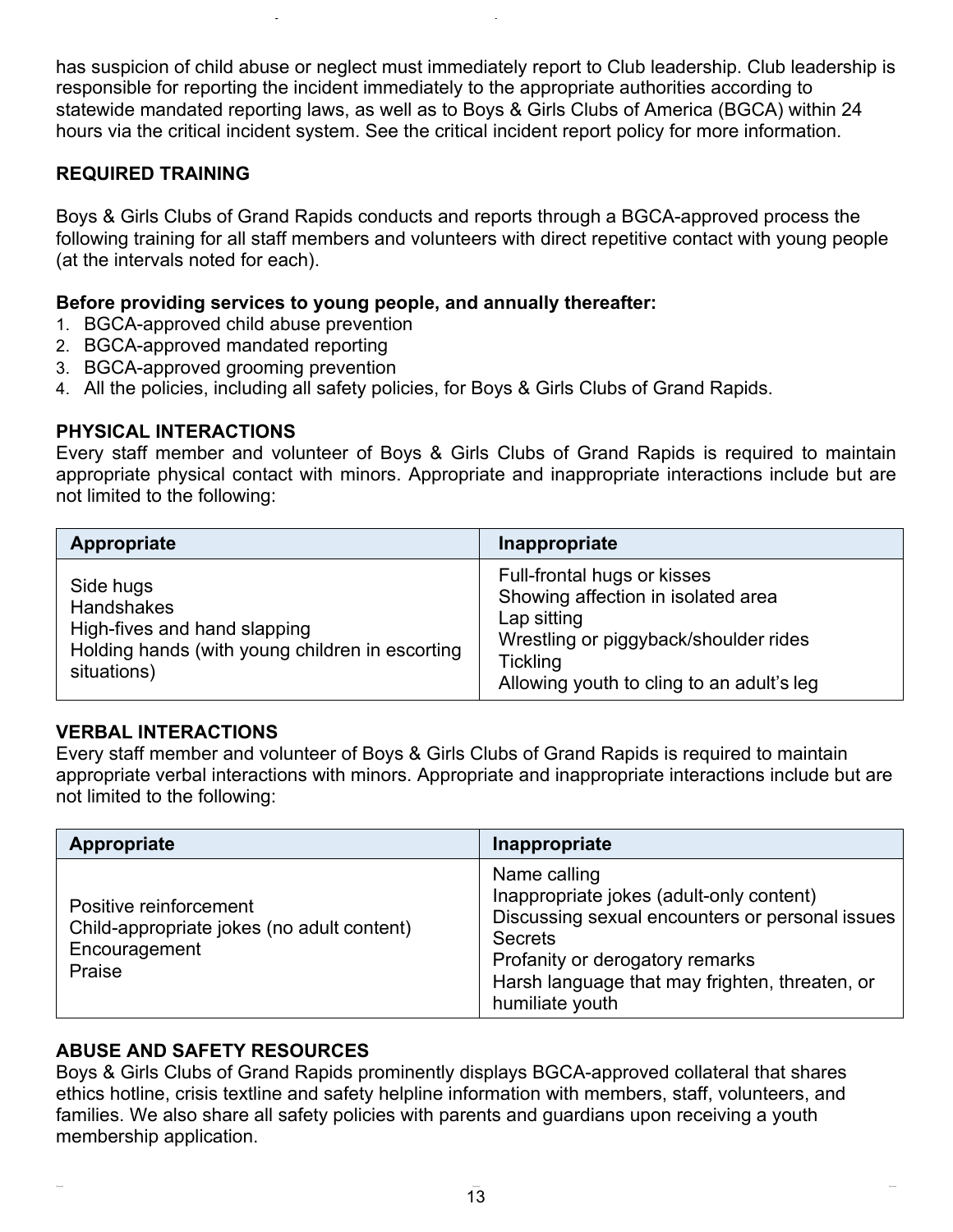# **3.2 Prohibition of Private One-on-One Interaction Policy**

Boys & Girls Clubs of Grand Rapids is committed to providing a safe environment for members, staff, and volunteers. To further ensure their safety, the organization prohibits all one-on-one interactions between Club members and staff and volunteers (including board members). All staff and volunteers must abide by the following:

- Ensure all meetings and communications between members and staff or volunteers are never private (see definition below).
- Ensure in-person meetings take place in areas where other staff and/or members are present.
- Communicate to another staff member whenever an emergency arises that necessitates an exception to this policy.
- Never initiate private or isolated one-on-one contact with a member.
- Never have a private or isolated meeting or communication with a member. This includes inperson meetings and virtual communications such as texting, video chat and social media between only a staff member or volunteer and a single member.
- Never transport one Club member at a time. This includes transportation in Club or leased vehicles.

Exceptions may only be made when delivering medical or counseling services by a licensed, trained therapist, Boys & Girls Club MSW intern, or similar professional. All exceptions shall be documented and provided to Club leadership in advance.

If an emergency arises that necessitates an exception to this policy, the emergency exception shall be communicated to Club leadership as soon as practicable, and ideally before engaging in one-onone interaction.

# **ONE-ON-ONE INTERACTION POLICY GUIDANCE**

The following guidance should be used when implementing related policies and procedures.

### **Definition of one-on-one interaction**

One-on-one interaction is defined as any private contact or communication (including electronic communication) between any Club participant and an adult, including adult staff, minor staff, volunteers, board members and others who might encounter members during regular programming and activities.

- **Private** contact/communication is any communication, in person or virtual, that is between one youth member and one adult (18 or over) that takes place in a secluded area, is not in plain sight and/or is done without the knowledge of others. Private places can include but are not limited to vehicles, rooms without visibility to others, private homes, and hotel rooms. Examples of private contact include but are not limited to:
	- $\circ$  Meeting behind closed doors (in rooms without windows or visible sightlines) or any spaces that are not visible to others.
	- o One staff member transporting one member in a vehicle.
	- o Electronic communications (text, video, social media, etc.) between one member and one staff member or volunteer.
- **Public contact/communication** is any communication or meeting, in person or virtual, that is between at least three individuals, including two staff and one member, one staff and two members or variations of these combinations. Examples of public contact include but are not limited to: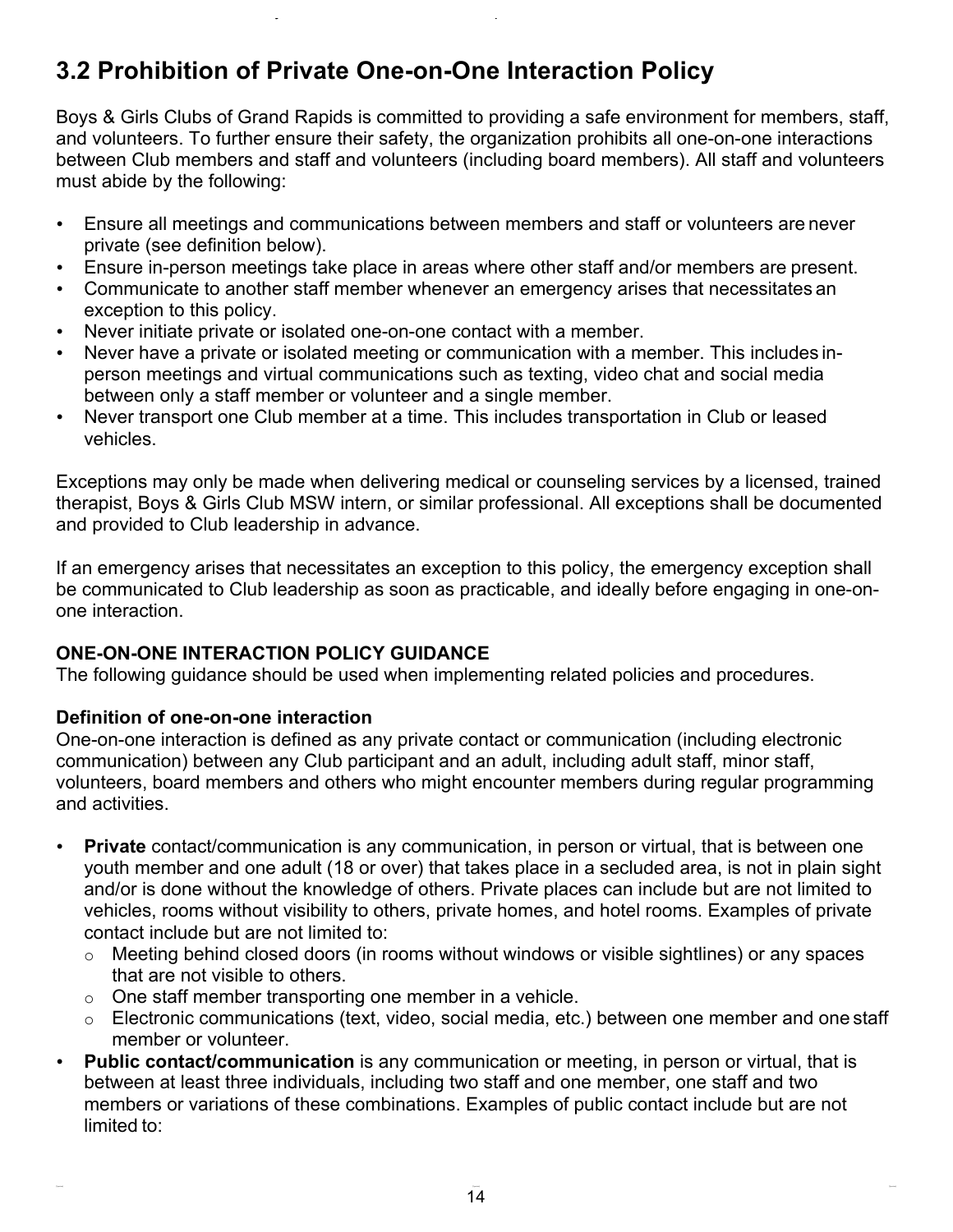- $\circ$  Meeting in plain sight of others (e.g., in a quiet corner of an active games room).
- $\circ$  Transporting members via public transportation (bus, taxis, train, air, etc.) or transporting multiple members.
- o Electronic communications (text, video, social media, etc.) between multiple members and adults (e.g., group chats).
- $\circ$  Public places can include but are not limited to buses, airports, shopping malls, restaurants, and schools.

#### **Impact on mentoring programs**

Mentorship is a key component of Boys & Girls Club programming and has tremendous positive impact on members. Prohibition of one-on-one interaction does not have to negatively affect mentor programs and/or relationship building. Mentors can adjust their practices to include:

- Holding mentor and coaching sessions in areas where other staff and/or members are present or can see you – for example, in large rooms where meetings are visible but not heard.
- Copying parents, staff, or other members (when appropriate) on written and/or electronic communications.
- Scheduling meetings during Club hours and at the Club site.
- Documenting interactions between mentors and youth.

### **Impact on partnerships with local mentoring organizations**

- All local mentors are required to abide by Club policies, including background check requirements and prohibition of one-on-one interaction.
- External mentors are required to abide by all Club safety policies and procedures.
- A written agreement should be in place to determine how and when the external organization assumes custody and responsibility of the member; these procedures should be clearly communicated to parents or guardians.
- Every interaction between mentor and youth will be documented and maintained.

# **Impact on traveling to off-site events and activities**

- When travelling to external events such as Keystone, Youth of the Year or other off-site events, the one-on-one policy shall continue to be followed.
- Should the Club take responsibility for transporting members to and/or from an event, one staff member should not transport one single child at any time in a vehicle. Accommodations shall be made to ensure at least three people (two staff and one member or one staff and two members) are together when traveling. As an alternative, public transportation may be used (e.g., taxi, Uber, public transport).
- If this arrangement presents staffing or budget challenges, consider the following:
	- o Inviting parents or guardians to attend and/or chaperone their child.
	- o Including additional youth (e.g., Junior Youth of the Year) and/or staff in travel plans.
	- $\circ$  Coordinating with other Clubhouses or nearby organizations to travel together.
	- o Travelling with additional staff or members.
- Parents and guardians should also provide written consent in each instance in which a member travels to any off-site event. NOTE: Parents or guardians are never allowed to provide consent for one-on-one interaction unless it pertains to counseling.
- Similar practices should be in place when coordinating field trips.

### **Impact on transportation to and from the Club**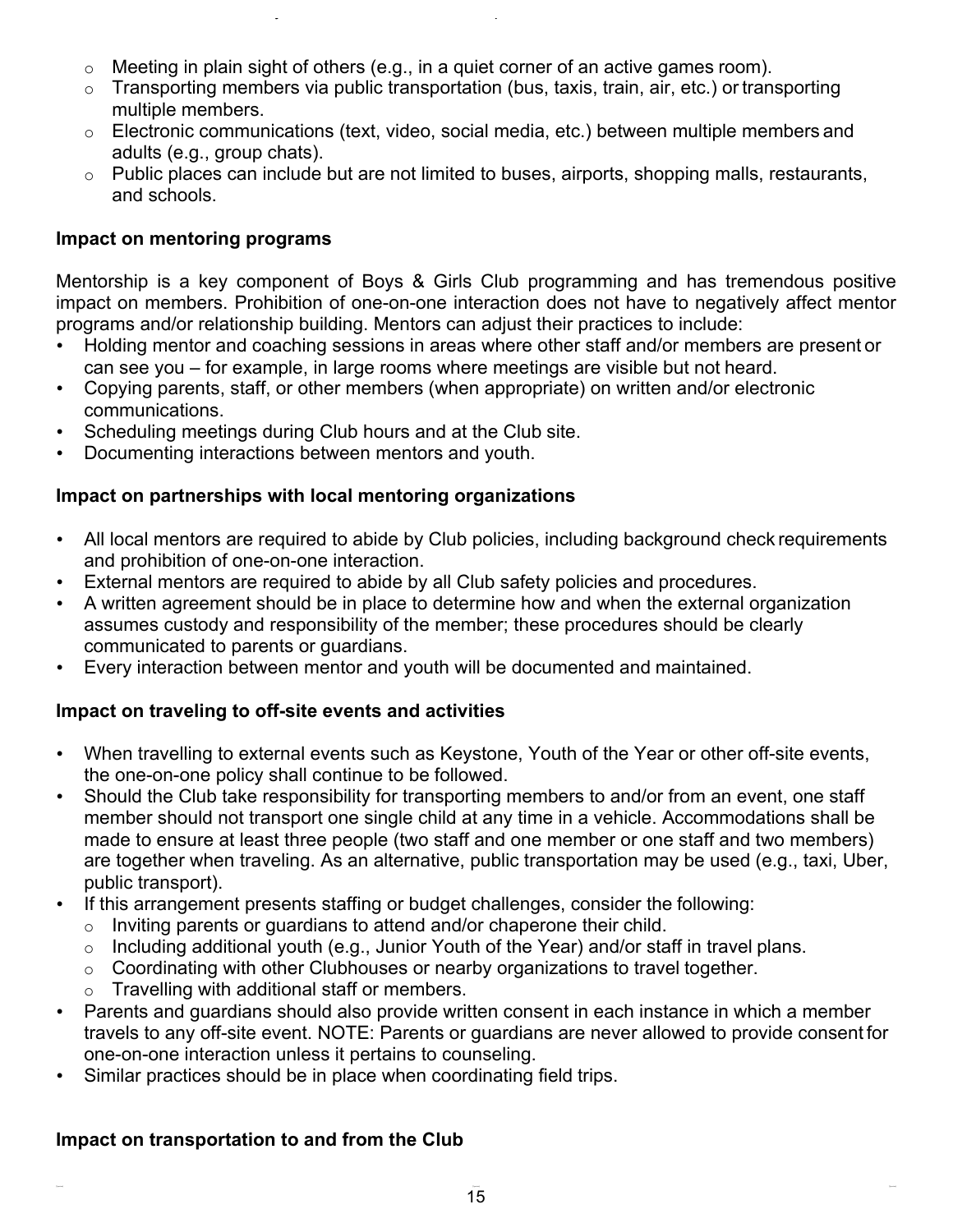- When transporting members to and/or from a Club-sponsored event or activity, single members should not be transported alone with one staff person.
- Consider the following to accommodate single children:
	- o Modify bus or van routes so single children are not picked up first or dropped off last.
	- $\circ$  Use a bus aide if available.
	- o Pick up and drop off children in groups.
	- o Modify staff schedules to ensure multiple staff are present.

# **Exceptions to policy**

Exceptions to the one-on-one policy can be made under the following circumstances:

- When delivering medical or counseling services by a licensed, trained therapist or similar professional (e.g., counselors, social workers, Boys & Girls Club MSW intern).
- When the emotional or physical safety of a member is at risk and a private, one-on-one communication is deemed necessary by Club leadership.
- In emergency situations that could create a safety risk, exceptions can be made (e.g., if a member is not picked up by a parent and leaving them alone at the Club could be a safety risk).

Should exceptions need to be made, the Club shall have policies in place to monitor interactions, including but not limited to:

- Disclosing the meeting to Club leadership and regularly checking in with the member and adult during conversations.
- Placing time limits on conversations.
- Meeting in rooms with clear sight lines (e.g., rooms with windows or glass doors).
- Documenting the interaction.
- In an emergency, disclosing the situation to another staff member before engaging in one-on-one interaction.

# **3.3 Supervision and Facilities Policy**

### **SUPERVISION**

Boys and Girls Clubs of Grand Rapids is committed to providing a safe environment. All Club activities and program spaces shall always be under continuous supervision by sight or sound (for restroom supervision) by an appropriate adult staff (18 or over). To ensure appropriate supervision, staff, and volunteers:

- Must abide by the prohibition of private one-on-one interaction policy.
- Must abide by all the organization's disciplinary policies and procedures.
- Must ensure that at least one adult staff (18 and over) is present when supervising members.
- Must always maintain proper supervision ratios.
- Must be trained on appropriate supervision tactics and behavior patterns.
- Must ensure that all youth staff and volunteers are supervised by an adult (18 and over) staff member.
- Must immediately notify Club leadership and/or submit written reports detailing supervision issues, accidents, or critical incidents.
- Must never use electronic devices such as cell phones, PDAs or other communication devices while supervising members unless for Club purposes, as defined in the Acceptable Technology Use Policy.

# **RESTROOM USAGE**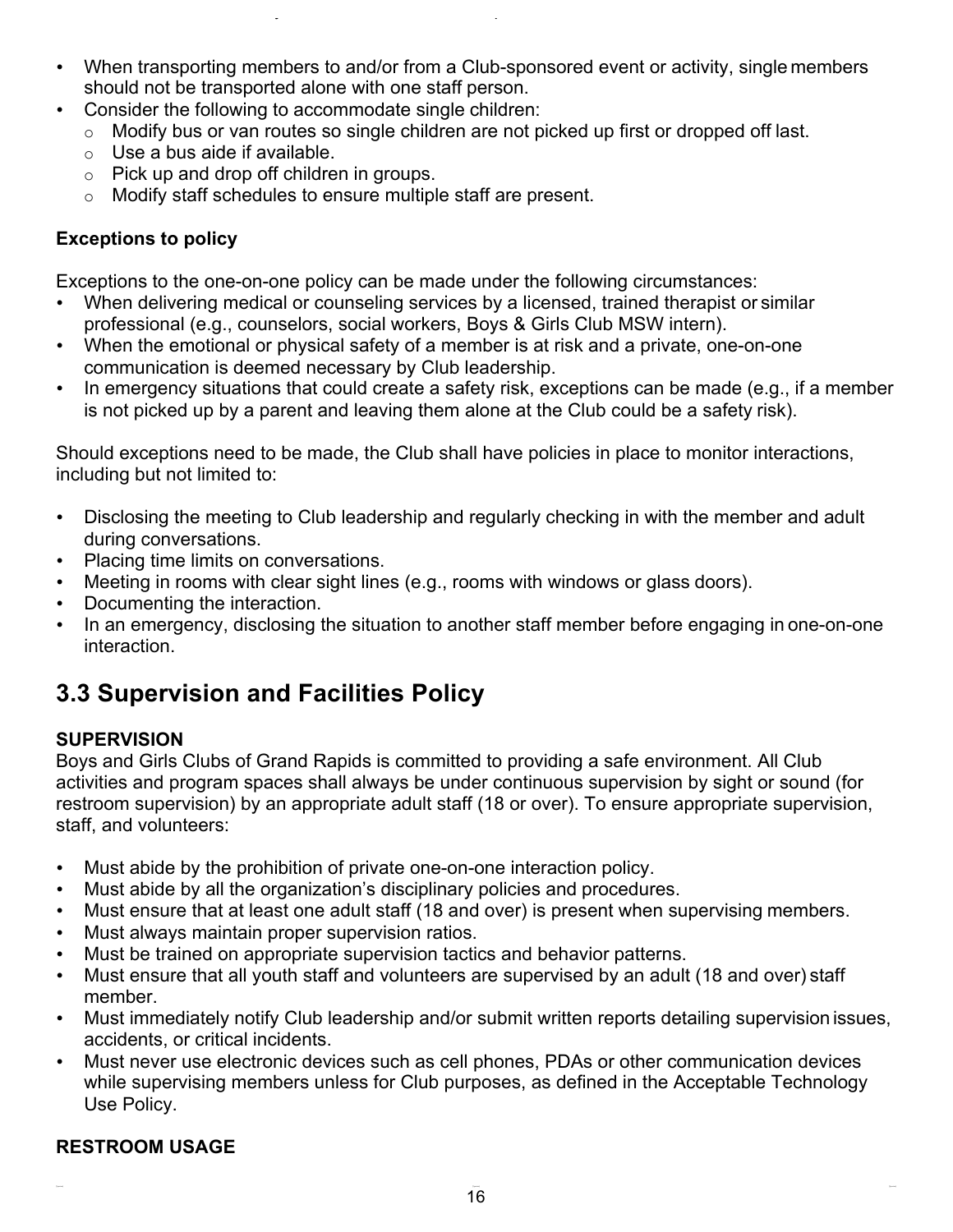Boys & Girls Clubs of Grand Rapids is committed to providing a safe, clean environment and enforces the following restroom policy for members, staff, volunteers, and other adults.

- There will be either a designated adult restroom or procedures to ensure adults and minors never utilize a restroom at the same time.
- Club will either have single-user restrooms or multi-user restrooms with single stalls that can be secured from the inside.
- When using restrooms at public facilities during field trips, a minimum of three youth will be escorted by one staff member, who will wait outside the main entrance of the restroom.

#### **RESTROOM MONITORING**

Restrooms shall be regularly monitored by designated staff according to a schedule set by Club leadership. Monitoring includes walk-throughs, inspections and/or any (but not necessarily all) of the best practices outlined below:

- Implementing procedures to limit the number of children using restrooms at the same time.
- Prohibiting younger children and teens from sharing a restroom.
- Positioning staff near restroom entries to maintain auditory supervision of space.
- Designing or renovating multi-user restrooms to eliminate outer doors, while maintaining privacy with individual stalls.

Staff observing unacceptable restroom conditions or incidents shall:

- Immediately notify Club leadership of the incident.
- Document, in writing, restroom conduct incidents and report them to Club leadership as soon as possible in compliance with the Club's Incident Reporting Policy.

### **ENTRANCE AND EXIT CONTROL**

All facility entries and exits shall be controlled and monitored by paid adult staff (18 or over) during all hours of operation, along with a system to monitor and track everyone who is in the facility. All exit doors shall have an audible alarm to discourage unauthorized use to exit or enter the facility. Only designated adult staff (18 or over) shall be authorized to possess keys and/or badges to open any facility unless an organizational agreement has been completed and approved by the Director of Operations and/or CEO. If an employee is supervising a scheduled activity, they shall be responsible for the security of their program space.

### **FACILITY CONDITION**

All program spaces shall have clear lines of visibility and be monitored by adult staff when in use. Areas that are not in use shall remain locked and only accessible by adult staff. All interior and exterior spaces, hallways, stairs, and stairways shall be monitored, maintained, well-lit, clean, and free of hazards and obstructions. All storage closets and other unused spaces are to be locked during operational hours.

Damages to facilities shall be repaired in a reasonable manner. Damages that pose imminent risk to the health and safety of members, staff or volunteers shall be repaired immediately. If immediate repair to damage that poses imminent risk is not possible, Club leadership shall determine whether temporary or permanent closure of the facility may be required. Any damage to a facility that results in an incident deemed critical to the organization shall be reported to the appropriate authorities as a critical incident.

### **FOOD AND DRINK**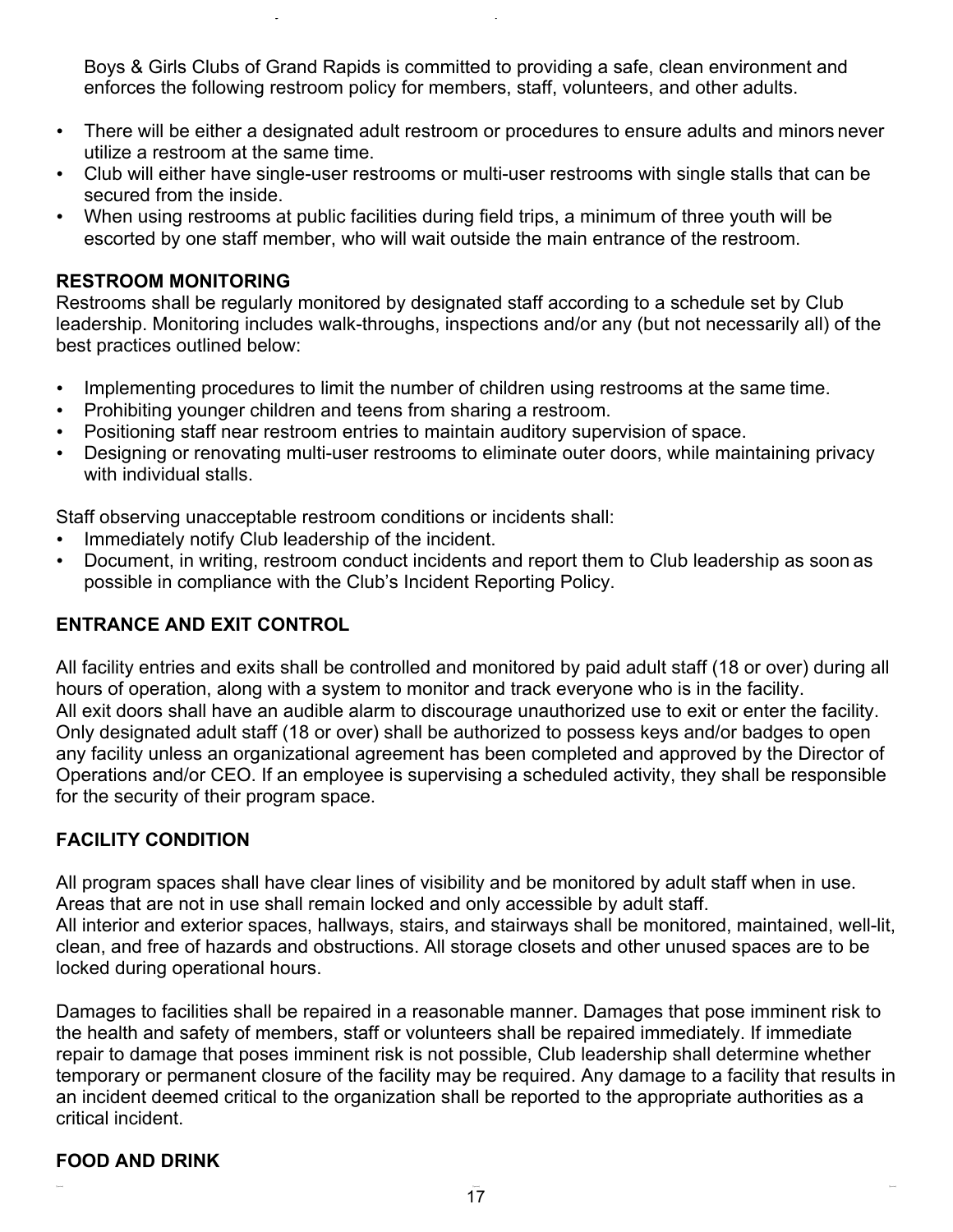Any distribution, preparation, or consumption of food and/or drink at any facility shall comply with all applicable food services sanitation and public health codes. If food is prepared and served on site, required city or county health department inspection certificates shall be posted. Any dangerous kitchen utensils, including knives, shall be properly and securely stored.

# **3.4 Screening and Onboarding Policy**

Boys & Girls Clubs of Grand Rapids is committed to selecting and retaining effective staff and volunteers to serve our youth. As part of the selection process and in accordance with state background check regulations, background checks and screening procedures are conducted in accordance with this policy.

# **BACKGROUND CHECKS**

Boys & Girls Clubs of Grand Rapids conducts criminal background checks of all employees, including minors; board volunteers and others who serve on a standing committee; and all other volunteers, including partners and minors, who have direct repetitive contact with minors.

Name-based or fingerprint-based record searches may be used in any combination, but the background check shall at a minimum:

- Verify the person's identity and legal aliases through verification of a social security number.
- Provide a national Sex Offender Registry search.
- Provide a comprehensive criminal search that includes a national search.
- Provide a comprehensive local criminal search that includes either a statewide or county level criminal search, depending on jurisdiction *(a current list of jurisdictions can be found at www.bgca.net/childsafety)*.
- Include any additional background check criteria required by organizational policies, funding or licensing agencies or required in the applicable jurisdiction, such as motor vehicle records, child abuse registry or credit checks.

Such checks will be conducted prior to employment and at regular intervals not to exceed twelve months.

All background check findings shall be considered when making employment or volunteer decisions, and Boys & Girls Clubs of Grand Rapids will not employ potential staff or engage potential volunteers if such individual:

- a. Refuses to consent to a criminal background check.
- b. Makes a false statement in connection with such criminal background check.
- c. Is registered, or is required to be registered, on a state or national sex offender registry.
- d. Has been convicted of a felony consisting of:
	- 1. Murder
	- 2. Child abuse
	- 3. Domestic violence
	- 4. Abduction or human trafficking
	- 5. A crime involving rape or sexual assault
	- 6. Arson
	- 7. Weapons
	- 8. Physical assault or battery
	- 9. Drug possession, use or distribution in the last five years
- e. Has been convicted of any misdemeanor or felony against children, including child pornography.

#### **INTERVIEWING**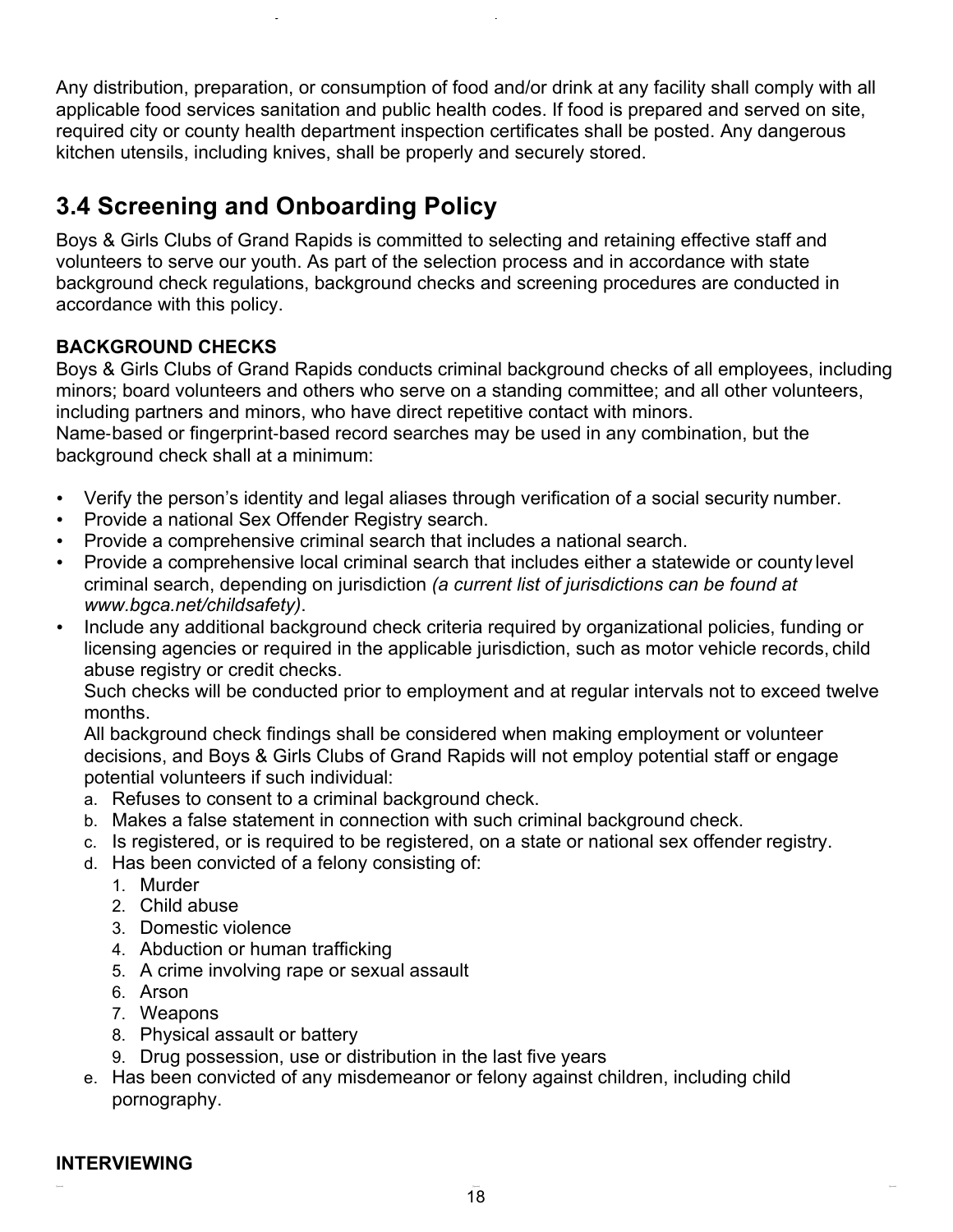Boys & Girls Clubs of Grand Rapids will conduct in-person behavioral-based interviews with every candidate for employment or program volunteer service.

# **REFERENCE CHECKS**

Boys & Girls Clubs of Grand Rapids conducts reference checks on any candidate for employment or volunteer with direct repetitive contact with young people. Should candidates for employment have previous experience with a Boys & Girls Club, information on the candidate's eligibility for rehire/volunteering must be obtained from all previous Boys & Girls Clubs for which the candidate worked prior to extending an offer for employment or volunteer service. Additionally, Boys & Girls Clubs of Grand Rapids provides reference materials when asked by other Member Organizations.

### **STAFF AND VOLUNTEER ONBOARDING**

Upon offer of a position, each new Club employee shall receive and confirm in writing receipt of an up-to- date employee policies and procedures manual or handbook that, at a minimum, articulates current:

- Conditions of employment;
- Benefits;
- Rights and responsibilities of employees;
- Club safety policies; and
- Any other important employment-related information.

Before working with any Club members, all staff and volunteers at a minimum shall be given an orientation that includes an overview of the following:

- The organization's mission, goals, policies and procedures and schedule;
- Job descriptions and performance standards for their position;
- The needs and other relevant characteristics of program participants, including cultural and socioeconomic characteristics;
- Personnel and volunteer policies and procedures, including expectations regarding work hours and schedules, breaks and planning time;
- Operational policies and procedures related to safety, supervision, transportation, facilities, emergency operations, etc.; and
- Completion of the required **Child Abuse Prevention Trainings** approved by BGCA.

# **3.5 Drug- and Alcohol-Free Workplace Policy**

# **DRUG AND ALCOHOL POLICY**

Boys & Girls Clubs of Grand Rapids is committed to providing a safe environment for members, staff, and volunteers. To further ensure their safety, the organization maintains a drug- and alcohol-free workplace. The unlawful or improper use of drugs – including marijuana, controlled substances, or alcohol in the workplace – presents a danger to everyone. The organization also has a duty to comply with the requirements of the Drug-Free Workplace Act of 1988.

- Employees are prohibited from reporting to work or working while under the influence of alcohol and/or illegal or unauthorized drugs.
- Employees are prohibited from reporting to work or working when the employee is using any legal drugs that may alter the employee's ability to complete tasks effectively; exceptions can be made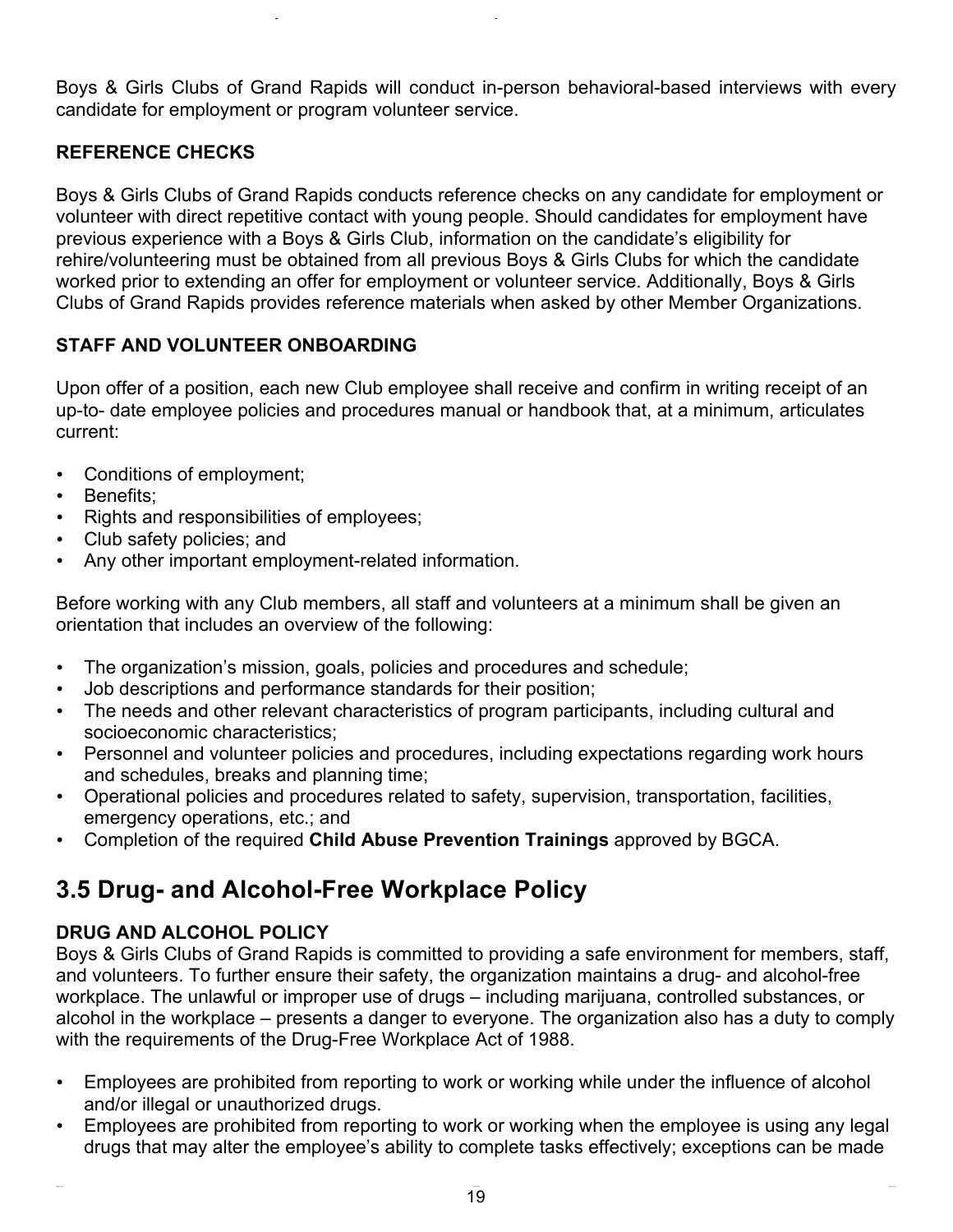in accordance with state law when the use is pursuant to a doctor's orders and the doctor has advised the employee that the substance does not adversely affect the employee's ability to safely perform his or her job duties. Employees taking any legal drugs that potentially affect job safety or performance are responsible for notifying their supervisor and/or Club leadership so that a determination of job performance or a reasonable accommodation can be made. An employee may not be permitted to perform his or her job duties unless such a determination or reasonable accommodation has been made.

- Employees are prohibited from engaging in the unlawful or unauthorized manufacturing, distribution, dispensing, sale or possession of illegal drugs and alcohol in the workplace, including on organization paid time, on organization premises, in organization vehicles or while engaged in organization activities.
- Employees must notify their supervisor and/or Club leadership immediately of any criminal drug or alcohol violation.
- Employment with the organization is conditional upon full compliance with the foregoing drug- and alcohol-free workplace policy. Any violation of this policy might result in disciplinary action, up to and including termination.

Boys & Girls Clubs of Grand Rapids further reserves the right to take any and all appropriate and lawful actions necessary to enforce this drug- and alcohol-free workplace policy, including but not limited to the inspection of organization-issued lockers, desks, or other suspected areas of concealment, as well as an employee's personal property when the organization has reasonable suspicion to believe that the employee has violated this policy.

### **SMOKING POLICY**

Boys & Girls Clubs of Grand Rapids will comply with all applicable federal, state, and local regulations regarding non-smoking in the workplace in order to provide a work environment that promotes productivity and the well-being of its employees. Smoking in the workplace can adversely affect members, employees, and volunteers. Accordingly, smoking is restricted at all its facilities. Smoking is defined to include the use of any tobacco-containing products, including cigarettes, cigars, and pipes, as well as the use of electronic cigarettes (e-cigarettes) and vaporizers. Smoking is prohibited at all Boys & Girls Clubs properties except for external areas where it is specifically authorized. The smoking policy applies to employees, volunteers, and members while on Club premises or during Club activities (on or off site).

### **REASONABLE SUSPICION**

Staff and or volunteers shall immediately notify Club leadership of any action by an employee or volunteer who demonstrates an unusual pattern of behavior suggesting that they are under the influence of drugs or alcohol. Club leadership will determine whether the employee should be examined by a physician or clinic and/or tested for drugs or alcohol in accordance with the Club's drug-testing policies. Employees and volunteers believed to be under the influence of drugs or alcohol will be required to leave the premises. Any illegal drugs or drug paraphernalia will be turned over to the appropriate law enforcement agency and may result in criminal prosecution. Examples of behavior suggesting that employees or volunteers are under the influence of drugs or alcohol include but are not limited to:

- Odors (smell of alcohol, body odor or urine);
- Movements (unsteady, fidgety, dizzy);
- Eyes (dilated, constricted or watery eyes or involuntary eye movements);
- Face (flushed, sweating, confused or blank look);
- Speech (slurred, slow, distracted mid-thought, inability to verbalize thoughts);
- Emotions (argumentative, agitated, irritable, drowsy);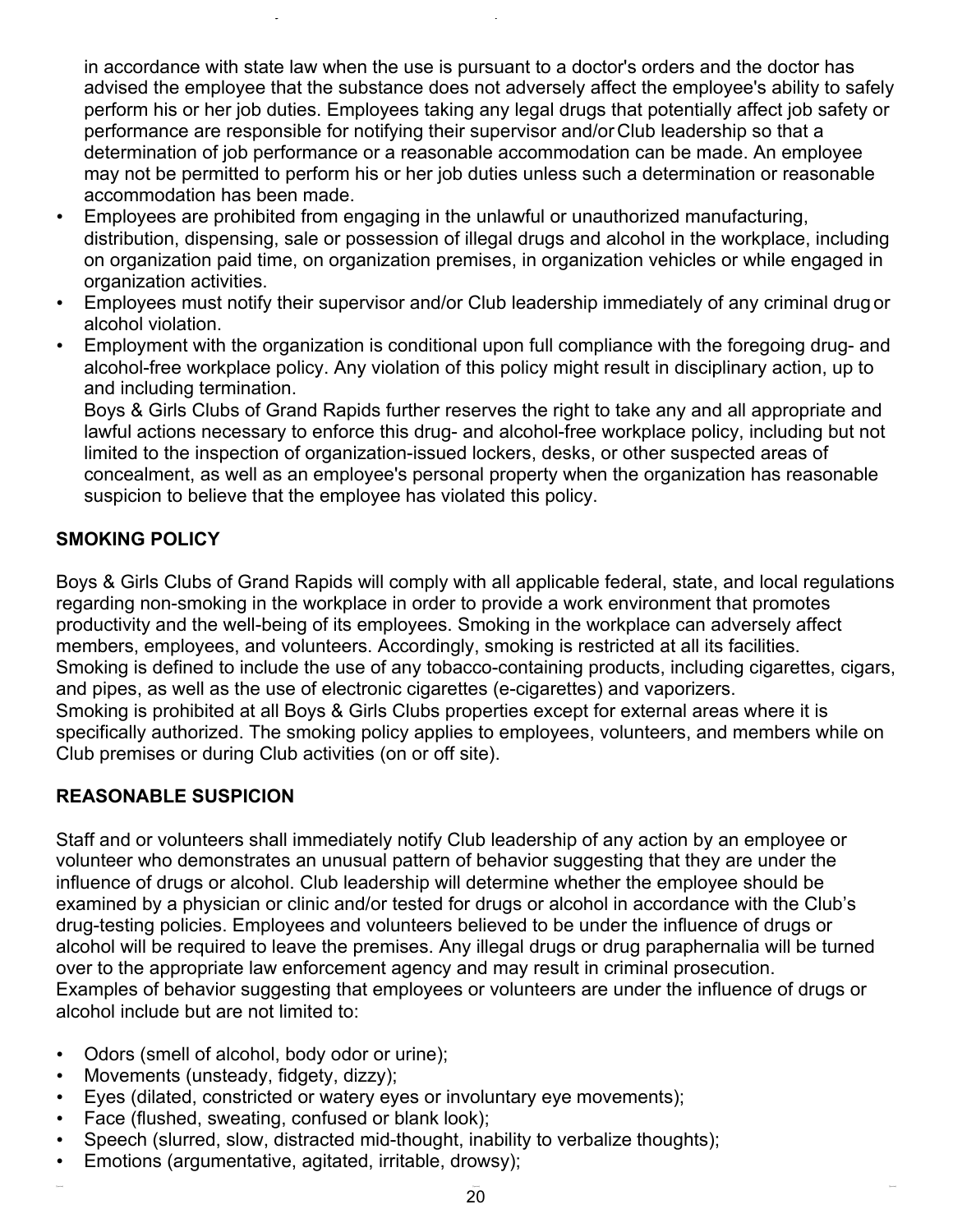- Actions (yawning, twitching); or
- Inactions (sleeping, unconscious, no reaction to questions).

Unusual patterns of behavior that may suggest drug or alcohol misuse include but are not limited to:

- Repeatedly calling in sick;
- Being absent directly before or after holidays and weekends;
- Repeatedly damaging inventory or failing to meet reasonable work schedules; and
- Being involved in frequent accidents that can be related to the use of drugs or other substances.

# **INSPECTION AND TESTING**

Screening, testing and security measures may be used as methods of enforcement or drug use, as permitted by applicable state law. It is a violation of this policy to refuse to submit to testing. Tests that are paid for by the organization are the property of the organization, and the examination records will be treated as confidential and held in separate medical files. However, records of specific examinations will be made available, if required by law or regulation, to the employee, persons designated and authorized by the employee, public agencies, relevant insurance companies and/or the employee's doctor.

# **3.6 Incident Management Policy**

Clear reporting policies and procedures are an important element in responding to incidents that might occur in the Clubs. Staff and volunteers must at a minimum immediately report and document all safety incidents that might affect staff, volunteers, members, and others who visit the Clubs.

### **GENERAL INCIDENT DESCRIPTION**

Safety incidents can include but are not limited to:

- Inappropriate activity between adults (18 and over) and youth;
- Inappropriate activity between multiple youth;
- Allegations of abuse;
- Bullying behavior;
- Inappropriate electronic communications between adults (18 or over) and youth;
- Minor and major medical emergencies;
- Accidents, including slips and falls;
- Threats made by or against staff, volunteers and/or members;
- Physical assaults and injuries, including fights;
- Missing children;
- Criminal activity, including theft and robbery; and
- Other incidents as deemed appropriate by Club leadership.

Safety incidents include those that occur during Club programs, on Club premises and/or during a Club- affiliated program or trip.

### **INTERNAL INCIDENT REPORTING**

Any employee or volunteer who becomes aware of an incident, as defined in this policy, shall immediately complete an incident report, and submit the incident to Club leadership. The following information shall be included on an Incident Report:

- Date and location
- Incident details (if applicable)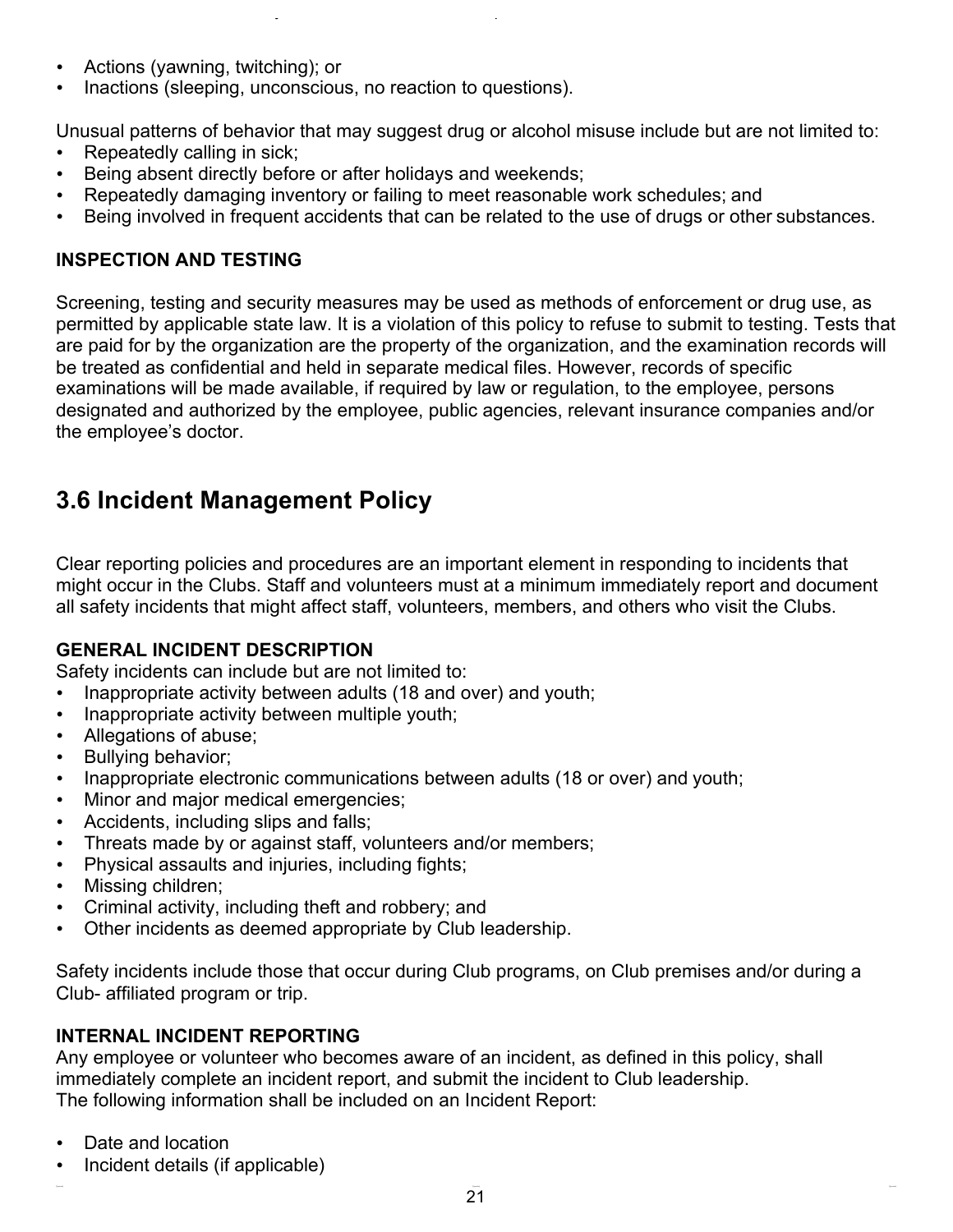- Witnesses and contact information
- Names of all involved (youth and staff if applicable)
- All notifications made (first responders, parents, leadership, etc.)

### **EXTERNAL INCIDENT REPORTING**

Boys & Girls Clubs of Grand Rapids follows all applicable mandated reporting statutes and regulations and all applicable federal, state, and local laws (including those around licensing, for licensed organizations) for the protection and safety of youth. Types of incidents reported include but are not limited to:

- Inappropriate activity between adults (18 or over) and youth;
- Inappropriate activity between multiple youth;
- Allegations of child abuse;
- Any form of child pornography;
- Criminal activity, including assault, theft, and robbery; or
- Children missing from the premises.

### **INCIDENT INVESTIGATION**

Boys & Girls Clubs of Grand Rapids takes all incidents seriously and is committed to supporting external investigations of all reported incidents and allegations or internal investigations by the Safety Committee when not an externally reportable incident.

Federal, state, and local criminal and or mandated child abuse reporting laws must be complied with before any consideration of an internal investigation. The internal investigation should never be viewed as a substitute for a required criminal or child protective services investigation.

In the event that an incident involves an allegation against a staff member, volunteer or Club member, the Club shall suspend that individual immediately (employees with pay) and maintain the suspension throughout the course of the investigation.

# **3.7 Technology Acceptable Use Policy**

# **STAFF AND VOLUNTEER USAGE**

**Club devices:** Shall include any and all Club-owned existing and/or emerging technologies and devices that can take photographs, play, and record audio or video, input text, upload and download content and/or media and transmit or receive messages or images.

**Personally owned devices:** Shall include any and all staff-owned existing and/or emerging technologies and devices that can take photographs, play and record audio or video, input text, upload and download content and/or media and transmit or receive messages or images.

**Club Purposes:** Shall include but are not limited to the delivery of program activities, accessing sanctioned training or career development opportunities, communication with experts and/or authorized Club staff and for Club purposes or management of other Club activities, such as member check-in or incident reporting. Staff are expected to act responsibly and thoughtfully when using technology resources. Staff bear the burden of responsibility to ask their supervisor when they are not sure of the permissibility of a particular use of technology prior to engaging in that use.

**Authorized use:** Personally owned devices are permitted for use during approved Club times for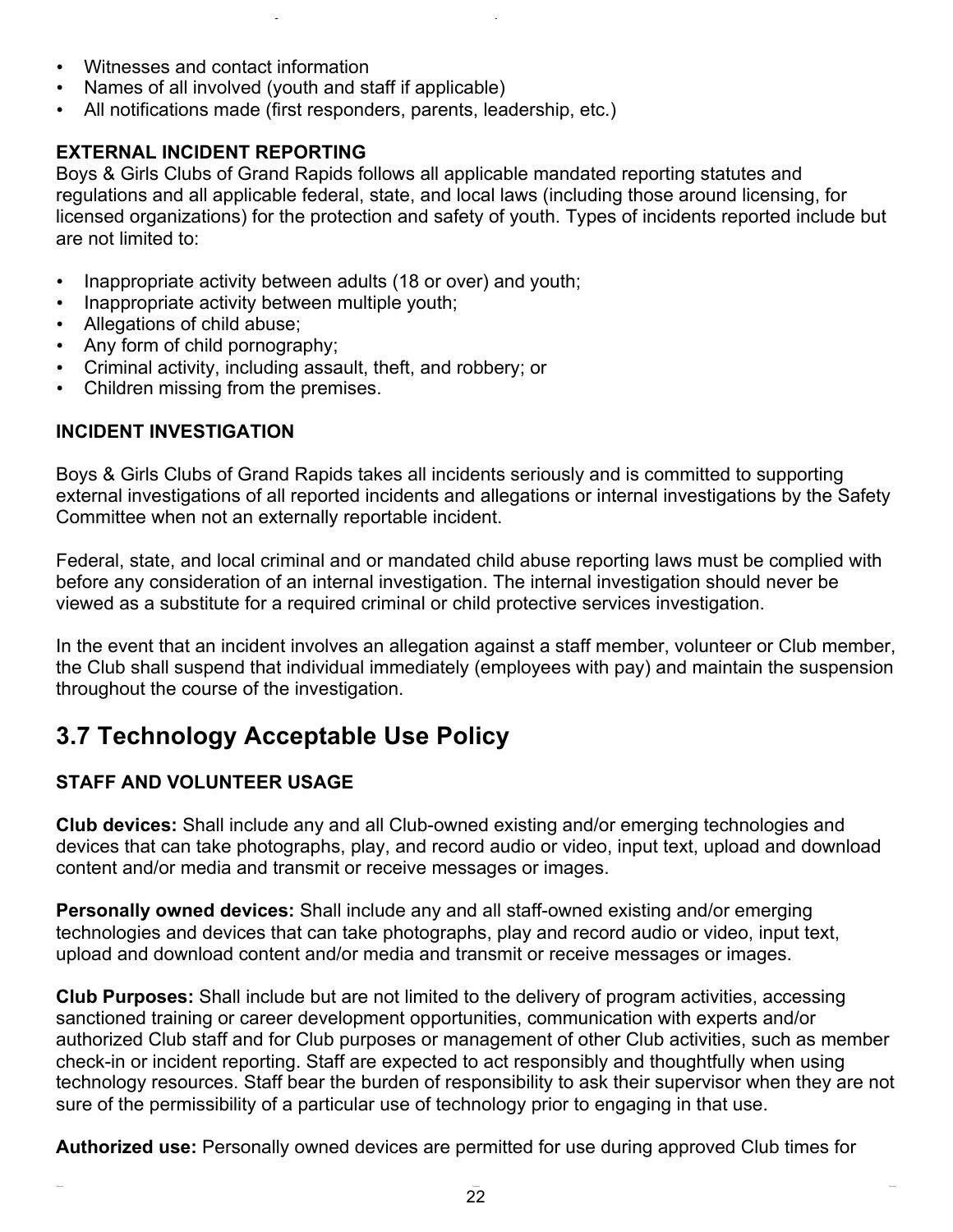Club purposes and in approved locations only. The Club expressly prohibits the use of personally owned devices in locker rooms, restrooms, and other areas where there is an expectation of privacy.

**Appropriate use:** Staff may not use any technology to harass, threaten, demean, humiliate, intimidate, embarrass, or annoy their peers or others in their community. Any inappropriate use of a personally owned device, as determined by a supervisor, can lead to disciplinary action including but not limited to confiscation of the device, immediate suspension from the Club, termination of employment or volunteer assignment or other disciplinary actions determined to be appropriate to the Club's existing disciplinary policies including, if applicable, referral to local law enforcement.

**Monitoring and inspection:** Boys & Girls Clubs of Grand Rapids reserves the right to monitor, inspect, copy, and review a personally owned device that is brought to the Club. Staff may refuse to allow such inspections. If so, the staff member may disciplinary action up to and including termination

**Loss and damage:** Staff are responsible for keeping devices with them at all times. Supervisors and the Club at large are not responsible for the security and condition of the staff member's personal device.

Furthermore, the Club is not liable for the loss, damage, misuse, or theft of any personally owned device brought to the Club.

Any inappropriate or unauthorized use of a personally owned device, as determined by a supervisor, can lead to disciplinary action including but not limited to confiscation of the device, immediate suspension from the Club, termination of employment or volunteer assignment or other disciplinary actions determined to be appropriate to the Club's existing disciplinary policies, including, if applicable, referral to local law enforcement.

Inappropriate communication includes but is not limited to:

- Obscene, profane, lewd, vulgar, rude, inflammatory, threatening, or sexual content or disrespectful language or images typed, posted, or spoken by staff or members.
- Information that could cause conflict.
- Personal attacks, including prejudicial or discriminatory attacks.
- Harassment (persistently acting in a manner that distresses or annoys another person) or stalking others.
- Knowingly or recklessly posting false or defamatory information about a person or organization.
- Communication that promotes the destruction of property, including the acquisition or creation of weapons or other destructive devices.

If a staff member is told to stop sending communications, he/she must cease the activity immediately. Staff must be aware of the appropriateness of communications when using Club or personally owned devices. Inappropriate communication is prohibited in any public or private messages, as well as material posted online.

Staff may not use any technology to harass, threaten, demean, humiliate, intimidate, embarrass, or annoy others. This behavior is cyberbullying, which is defined as bullying that takes place using existing or emerging technologies and devices. Any cyberbullying that is determined to disrupt the safety and/or well-being of the Club, Club staff, Club members or community is subject to disciplinary action.

Examples of cyberbullying include but are not limited to:

- Harassing, threatening or hurtful text messages, emails, or comments on social media.
- Rumors sent by email or posted on social networking sites.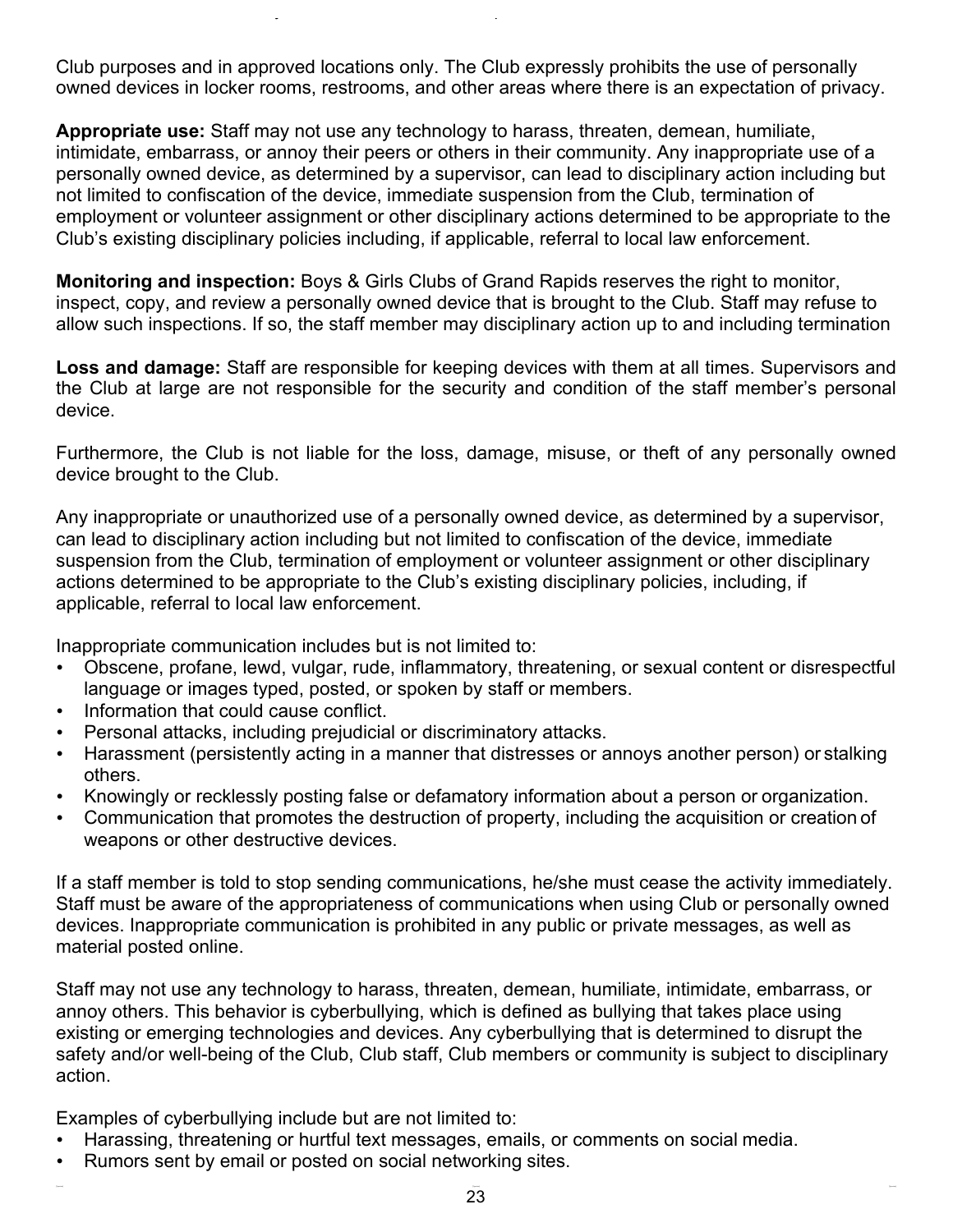Use of embarrassing pictures, videos, websites, or fake profiles.

**Communication with Club members:** Staff may never use personal devices to communicate directly with a single Club member. Proper protocol dictates that all communication between staff and Club members must include an additional staff member and at least two Club members. This also includes overnight events such as Keystone Conferences and Youth of the Year events.

**Password and access:** To prevent unauthorized access, devices must lock themselves and require authentication using the strongest features available on the device. A minimum standard would require a typed password of at least six characters or numbers, though some devices utilize fingerprint or other biometric technologies.

The following is Boys & Girls Clubs of Grand Rapids Youth Commonwealth's social media and social networking policy. The absence of, or lack of explicit reference to a specific site does not limit the extent of the application of this policy. Where no policy or guideline exists, employees should use their professional judgment and take the most prudent action possible. Consult with your supervisor if you are uncertain.

- a. Be aware of your association with Boys & Girls Clubs in social networks. If you identify yourself as a Boys & Girls Club employee, ensure your profile and related content is consistent with how you wish to present yourself with colleagues and Club members.
- b. Do not reference or site organizational clients, members, families, partners, or volunteers without their express written consent. In all cases, do not publish any information regarding a client during the engagement.
- c. Posting photos or stories using members' names on social media is not permitted.
- d. Company logos and trademarks may no be used without written consent.

# **3.8 Transportation Policy**

Boys & Girls Clubs of Grand Rapids is committed to providing a safe environment and enforces the following transportation policy for members, staff, volunteers, and other adults. Boys & Girls Clubs of Grand Rapids only provides transportation to and from the Clubhouse and various approved off-site locations. The Club only transports youth in Club vehicles or other vehicles approved by Club leadership.

# **DRIVERS:**

- Must allow for DMV background check and be cleared to transport youth per the barrier crime policy of the organization.
- Must keep an updated list of all youth who are transported to and from the Clubhouse and Clubrelated activities.
- Must confirm that no children are left on a vehicle after every trip (based on a seat-by-seat scan of each vehicle); log must be signed daily to ensure compliance.
- Must perform regular checks to ensure that all members are picked up and dropped off at the appropriate times and locations.
- Must submit written reports detailing issues or incidents involving transportation of members to and from the Clubhouse or to and from Club-related activities.
- Must only transport members in official Club vehicles.
- Must ensure that at least three individuals are present when transporting members. If one child remains to be dropped off, two adults (18 or over) must be present in vehicle.
- Must never transport Club members in personal vehicles.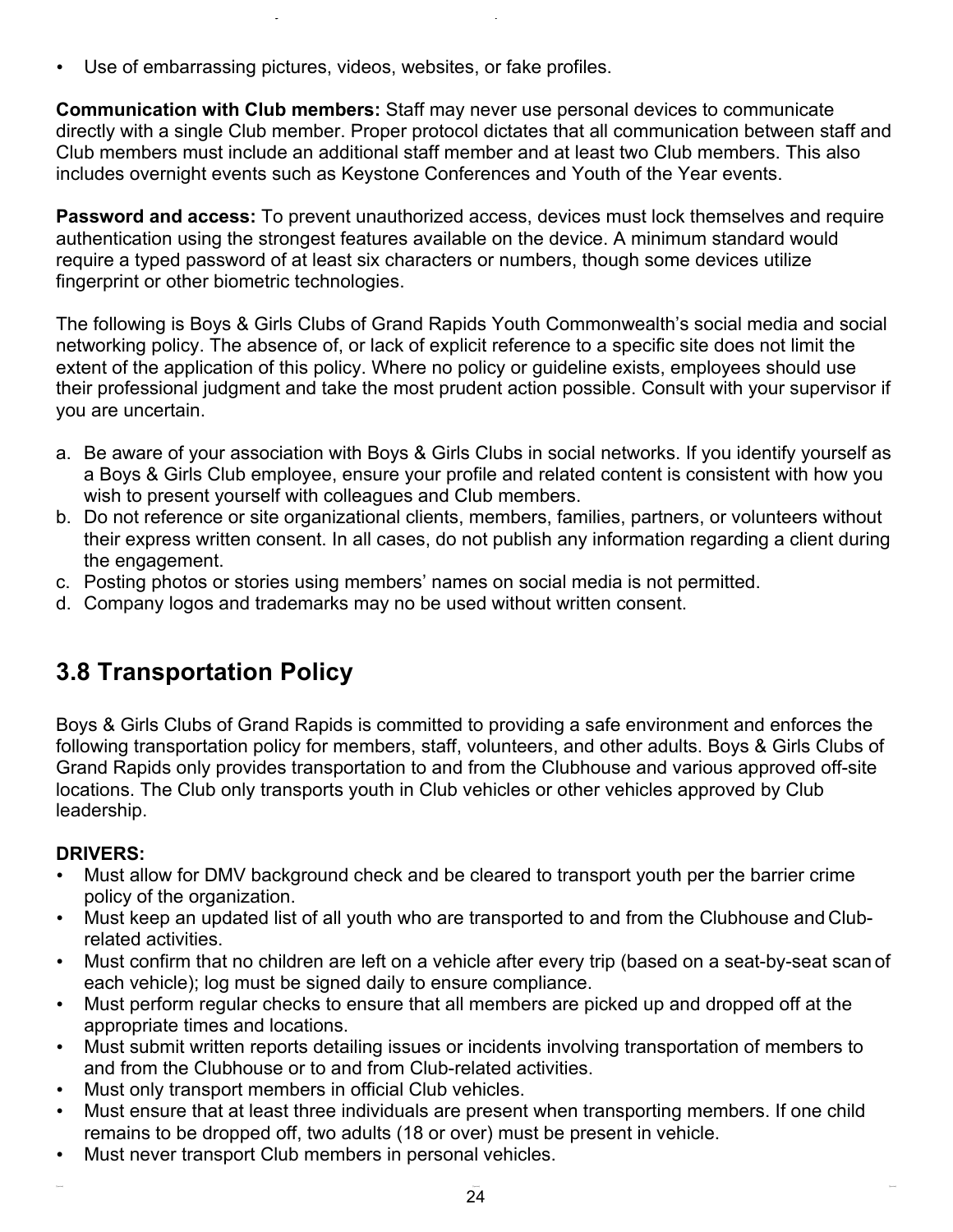• Must never use cell phones, PDAs or other communication devices while transporting members to and from the Clubhouse or Club-related activities.

# **VEHICLE**

- Each agency vehicle should meet all local, state, and federal inspection and licensing requirements.
- Each vehicle should be inspected as outlined by DMV by staff before every trip for which youth are being transported; any problems with the vehicle must be addressed promptly.
- Regular maintenance should be performed on vehicles and documents/records reflecting that maintenance should be maintained.
- Each vehicle must provide a seat belt for every passenger and fully comply with state and federal seat belt regulations.
- Each vehicle must have a complete first-aid kit that satisfies state licensing requirements.
- Each vehicle must have a working and current fire extinguisher that satisfies state licensing requirements.
- Each vehicle must have reflective traffic warning signs (e.g., triangles or flares) that are stored securely during transport.
- The vehicle must be clean and well maintained and exterior physical damage must be repaired promptly.

# **SHARED-USE RESTROOMS**

- On a field trip or when using a public restroom, youth shall never enter the restroom alone unless it is a single-stall restroom that is empty.
- Youth shall follow the "rule of three" in using public restrooms, with at least two youth and an adult walking to the restrooms and three youth entering a multi-stall facility together. The adult will remain outside the restroom door to provide auditory surveillance.
- Whenever possible, staff/volunteers will monitor and clear public restrooms before use by members to ensure that the facility is free of adults – and clear of youth not involved in the Club program – before allowing youth to use the facilities. Alternatively, staff members will stand in the restroom doorway and/or hold the door at least partially open when supervising member use of public restrooms. Staff may position themselves inside the restroom near the sinks if positioning at the door is not feasible or is deemed ineffective.
- In a shared-use facility, Boys & Girls Clubs will utilize the best practice of shutting the exterior door to the restroom and using an "Occupied" sign outside of the door to alert others that they must wait until Club members have exited the restroom before they can enter.

# **ACCIDENT OR EMERGENCY PROTOCOL**

- Driver should immediately notify Club leadership if there is a delay or issue (e.g., breakdown, accident, emergency) with transporting members to and from the Clubhouse or Club-related activities.
- Staff shall immediately inform Club leadership if a staff member, volunteer, or board member violates this policy. In such case, the organization will take appropriate disciplinary action, up to and including termination.

Through the appropriate use of Club and community resources, Boys & Girls Clubs strive to mitigate the immediate effects of an emergency and its long-term effects on Club operations and mission by being prepared to effectively respond to and recovery from an emergency.

# **3.9 Emergency Operations Plan Policy**

# **EMERGENCY OPERATIONS PLAN (EOP)**

Boys & Girls Clubs shall create and maintain an Emergency Operations Plan (EOP). At minimum, the